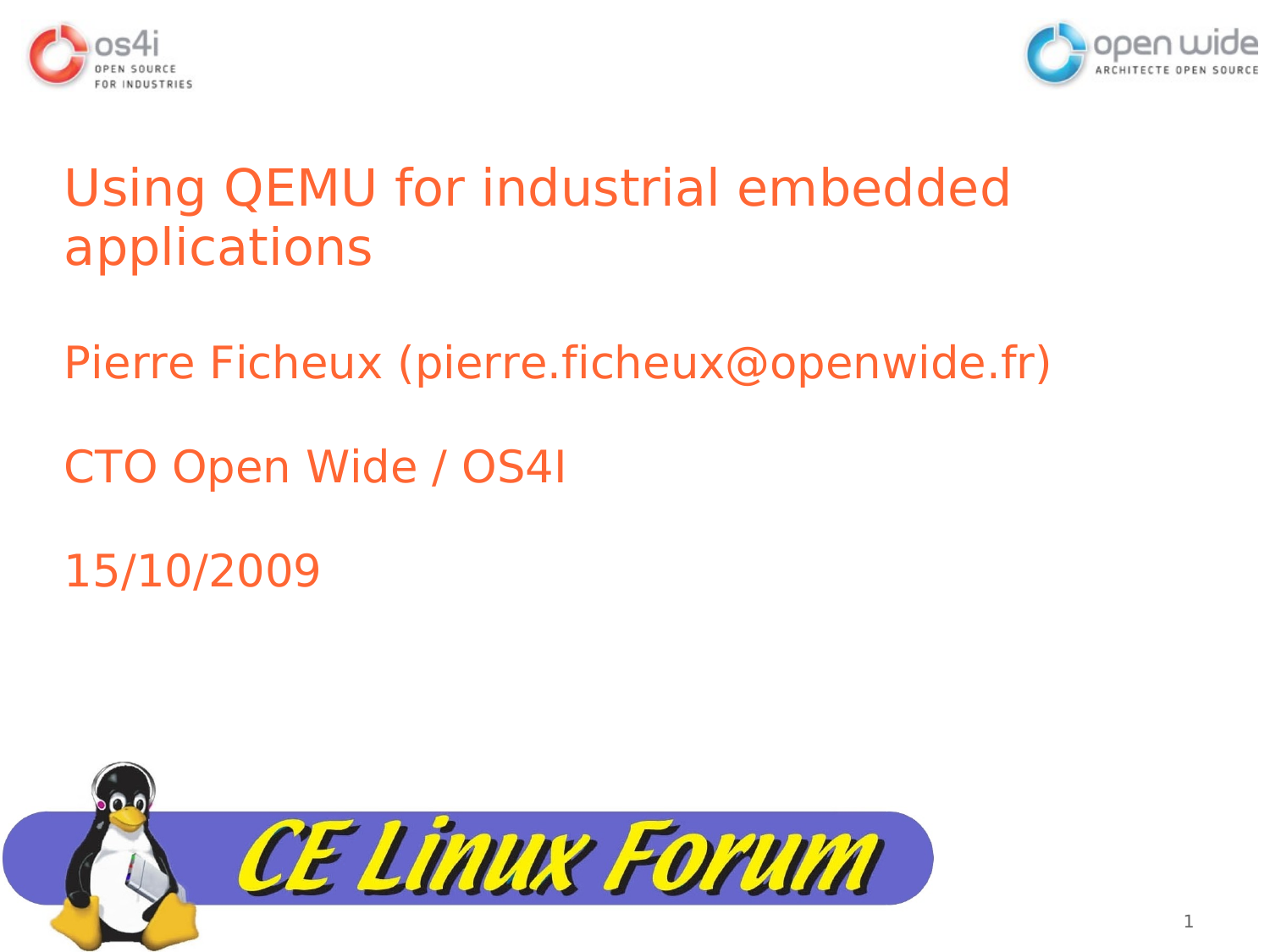## **Topics**

- $\bullet$  Who am I?
- What is QEMU?
- Installing QEMU
- Using QEMU in a standard way
- QEMU for embedded development
- Hacking QEMU
- The « COUVERTURE » project

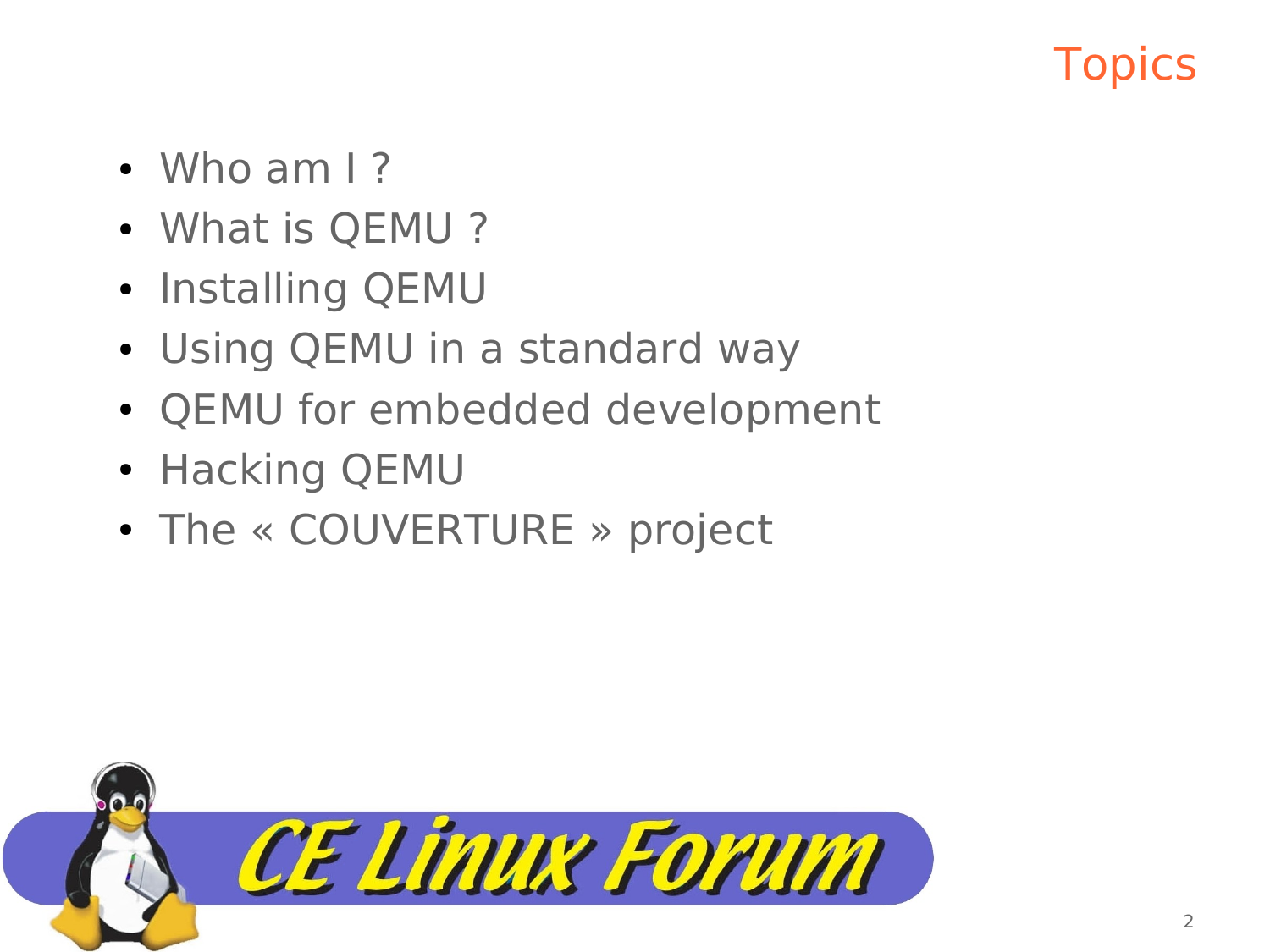## Who am I?

- CTO of Open Wide (open-source software service company)
- Open Wide: created in 2001, 70 employees in Paris & Lyon
- OS4I : industrial software department of OW
- Author of « Linux embarqué » (Editions Eyrolles) the unique french book about « embedded Linux »

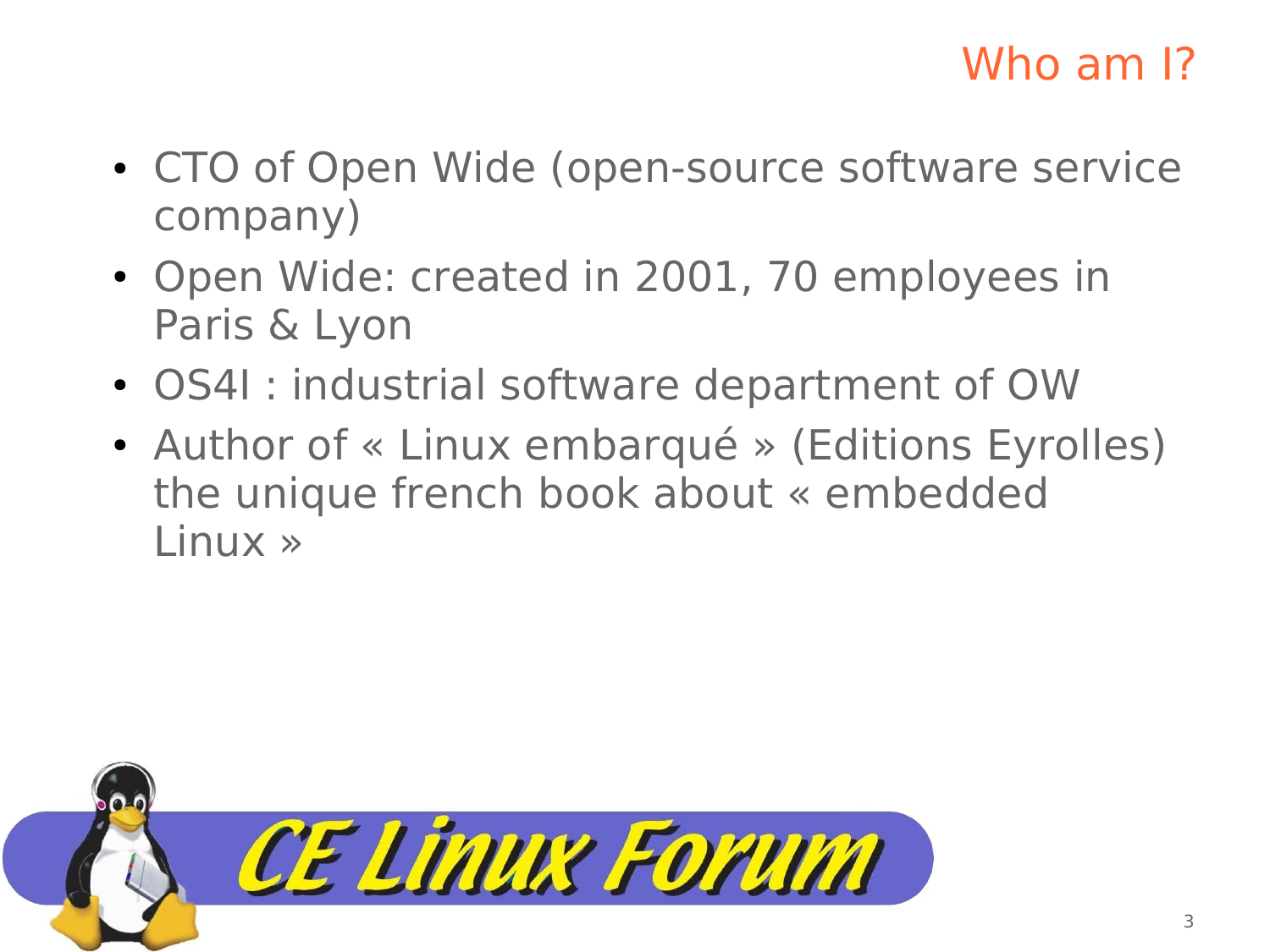# What is QEMU?

- Hardware emulator designed by Fabrice Bellard (author of FFMpeg)
- Licensed under the GPL
- Initially based on BOCHS (x86)
- Supported CPUs: x86, PPC, ARM, MIPS...
- $\bullet$  Support for common peripherals  $\Rightarrow$  full board emulation
- User space application !
- $\bullet$  Target OS agnostic  $\Rightarrow$  can run Linux, Win\$, ...
- Some « hardware » acceleration with  $kqemu$ kernel module (x86, obsolete?)
- Competitors: GXemul, BOCHS, VirtualBox

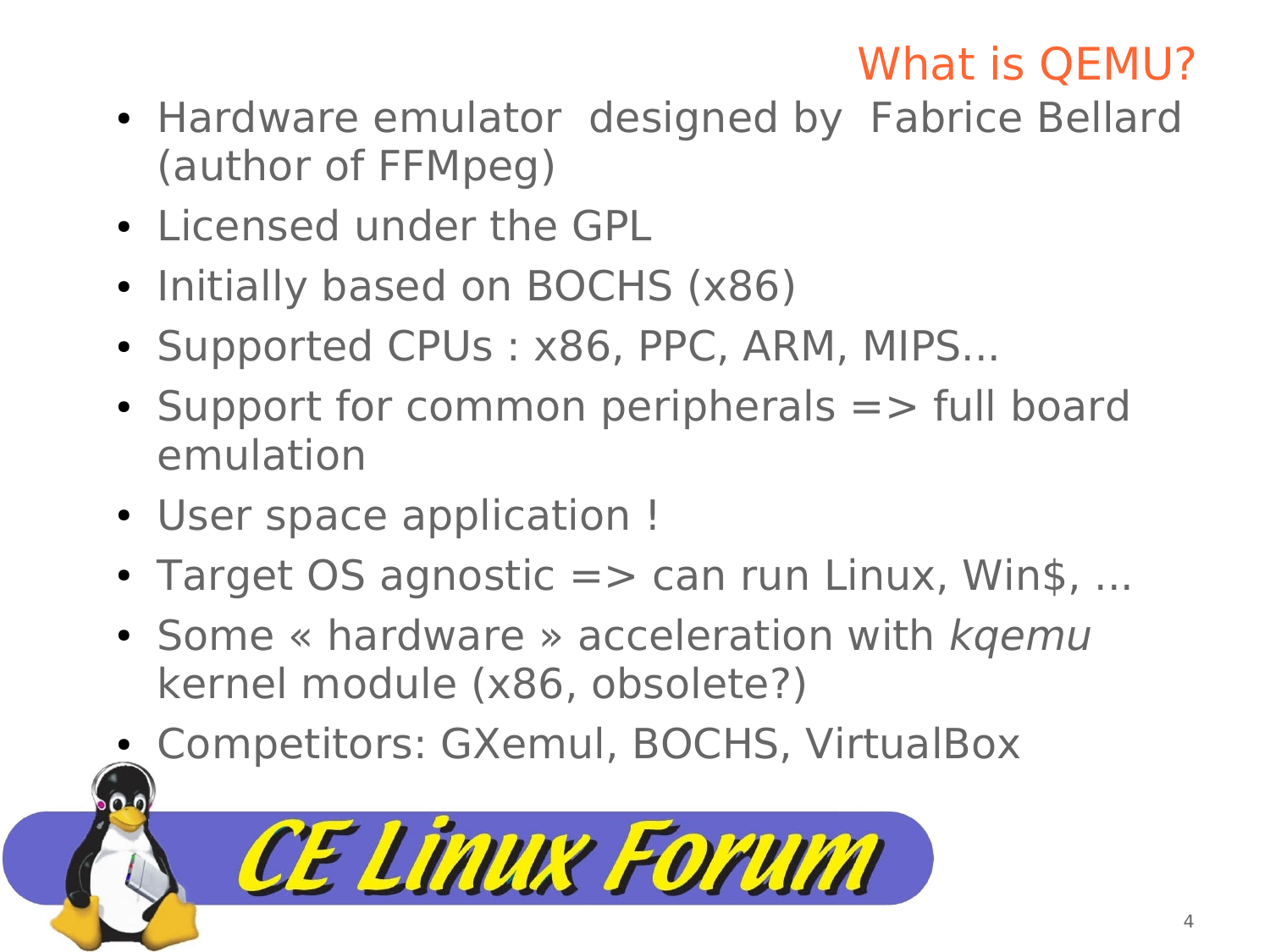## Installing QEMU

- Available for Linux, Mac OS X, Windows
- Current stable version: 0.11.0
- Binary installation (Linux) :
	- \$ sudo yum install qemu
	- \$ sudo apt-get install qemu
- Compilation from sources :
	- \$ ./configure --target-list=...
	- \$ make
	- \$ make install

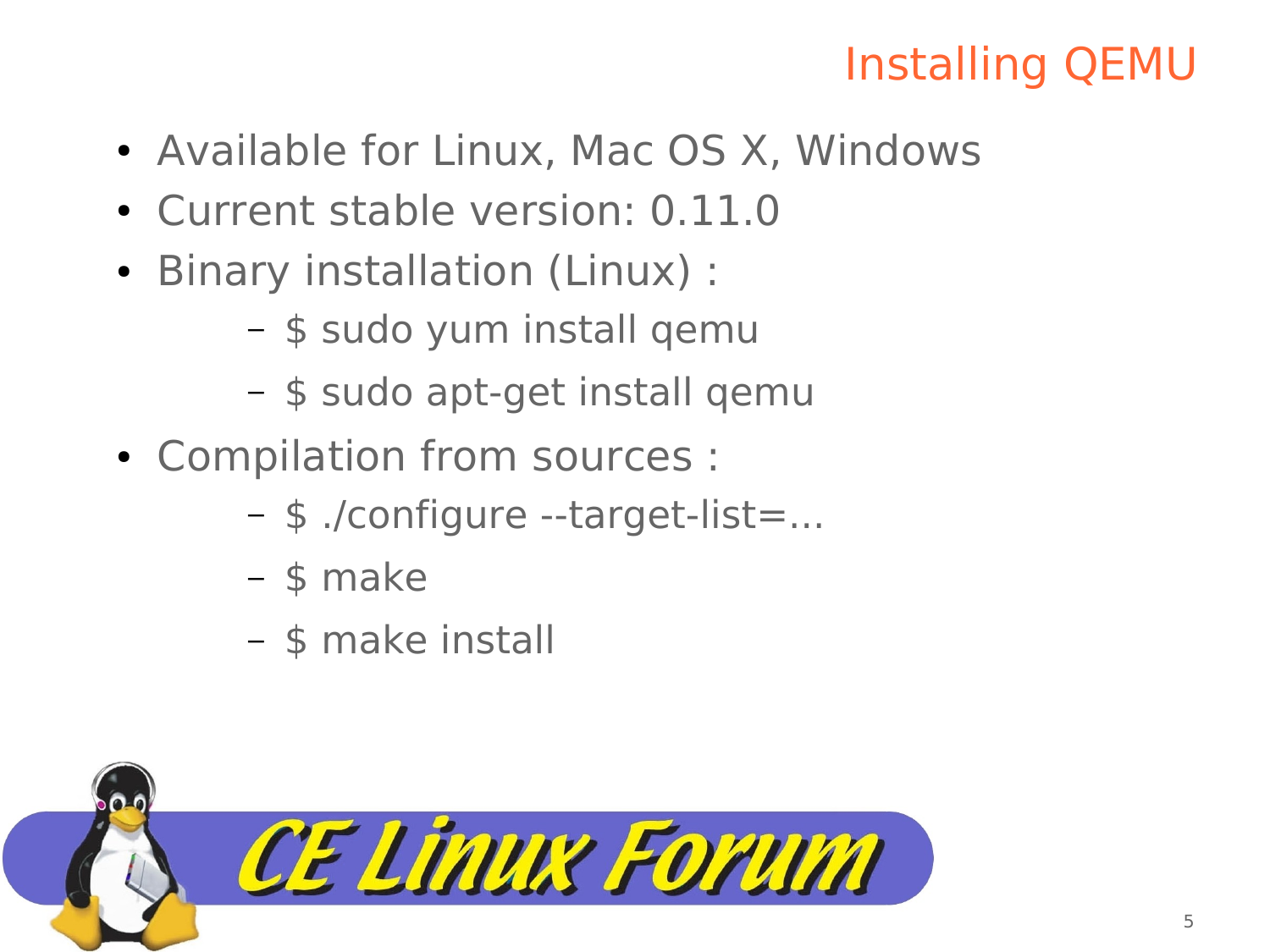## Using QEMU in a standard way

- Typically, using OS inside another one
- Live CD :
	- \$ qemu -cdrom F10-i686-Live.iso
- Home-made image
	- \$ qemu linux-0.2.img
- OS installation
	- \$ qemu-img create -f raw xp.img 1500M
	- \$ qemu -hda xp.img -boot **d** -cdrom xp.iso
- Running installed OS from image
	- \$ qemu -hda xp.img -boot **c**

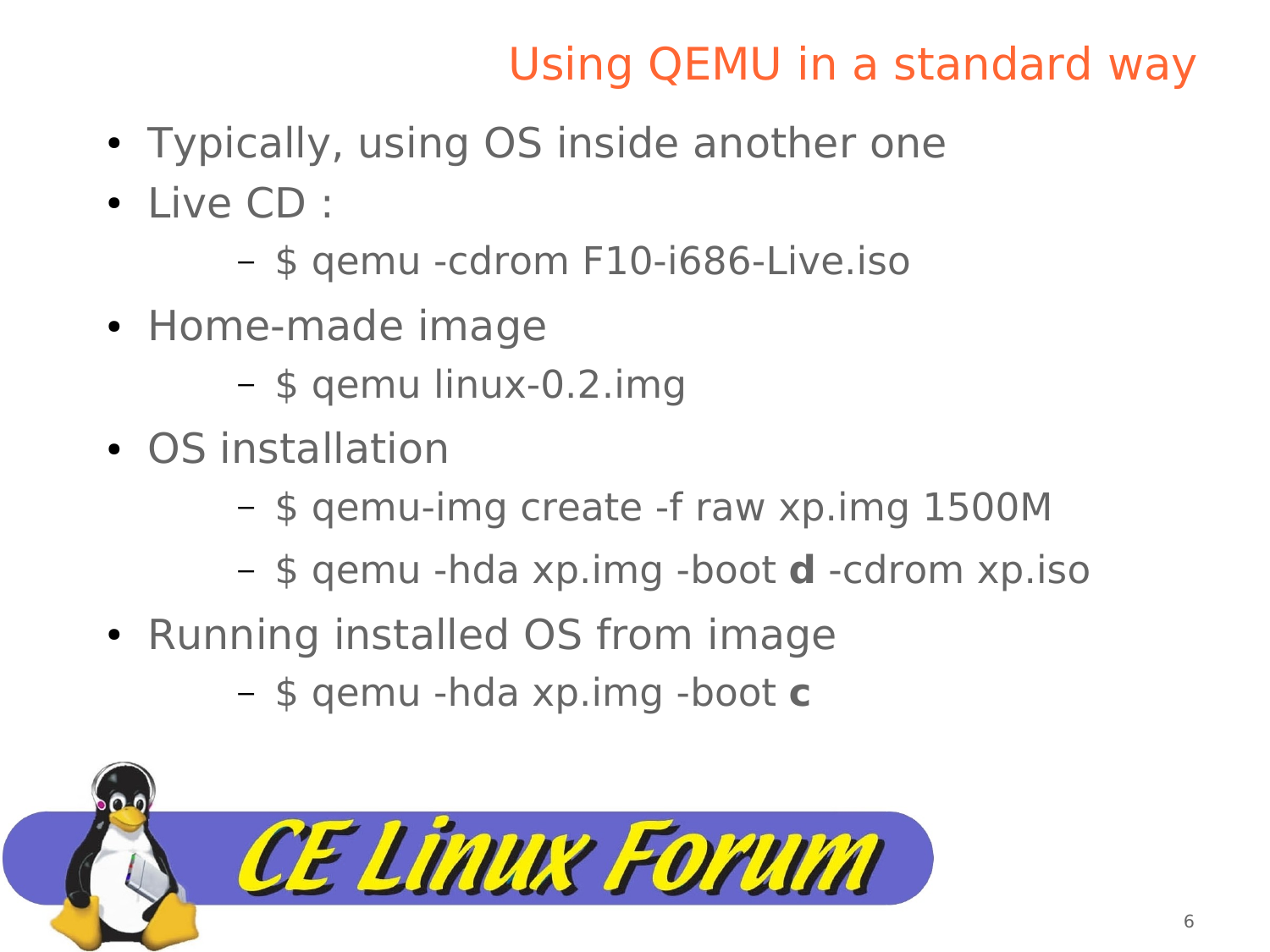## QEMU Network support

- Some famous Ethernet controlers supported (x86): NE2000, RTL8139, PCNet
- Several ways to use network :
	- VLAN
	- TUN/TAP (bridge)
	- $-$  User mode (SLIRP)  $\Rightarrow$  no ICMP, no access from host to QEMU
- Lots of documentation available from the net...
- Option :
	- net nic,model=ne2k\_pci -net user

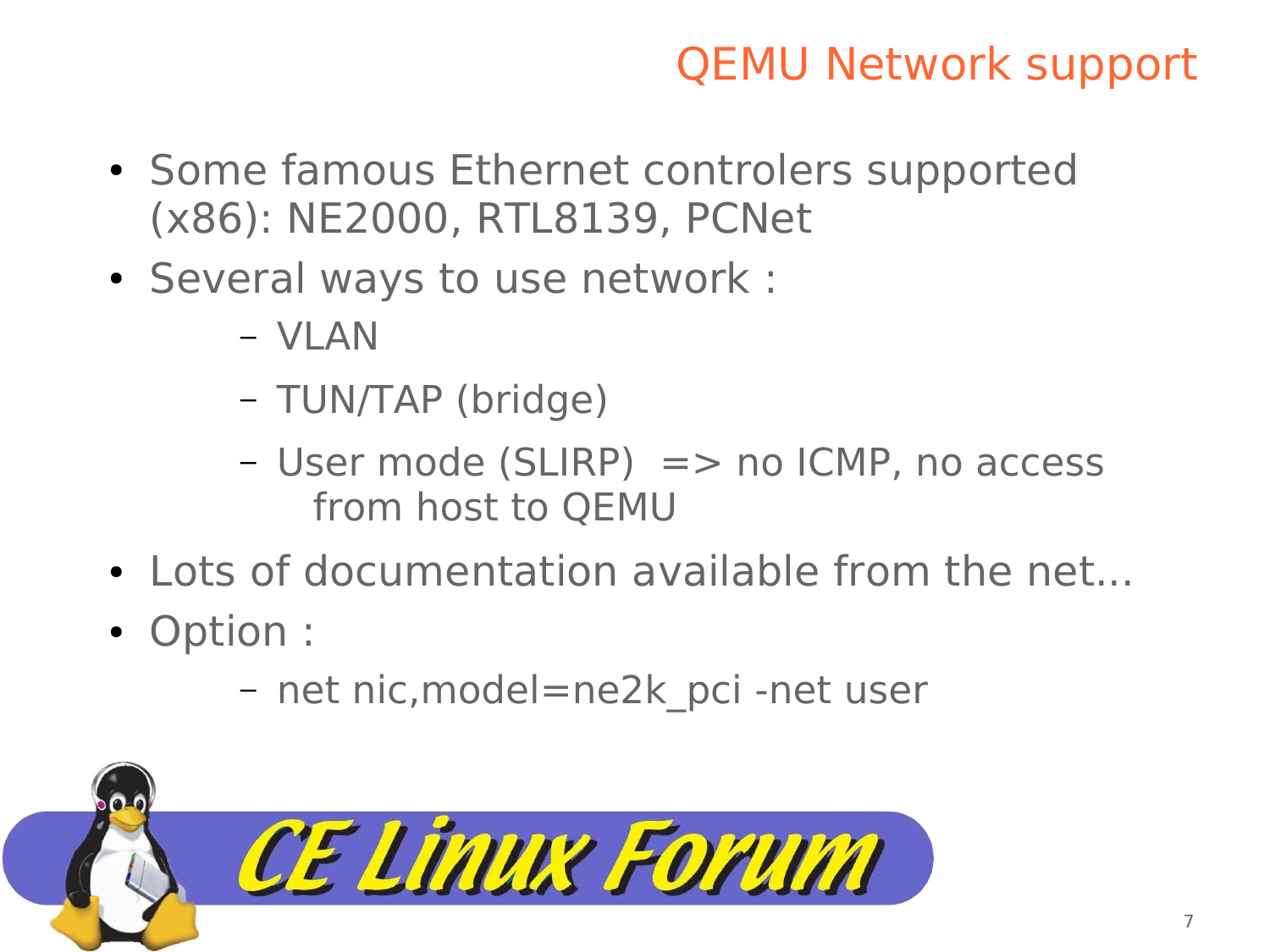## QEMU for embedded development/training

- Embedded boards are « expensive », university and schools are poor...
- Most of training companies & schools have PC
- (Board + power supply + cable) x Nstudent  $x$ CPU => heavy load for teacher
- « Please could you send me your precious hardware prototype to start my dev ? »
- « I like to work in the TGV but policeman don't take my board, it's not a bomb :) »
- Binary compatibility in most cases

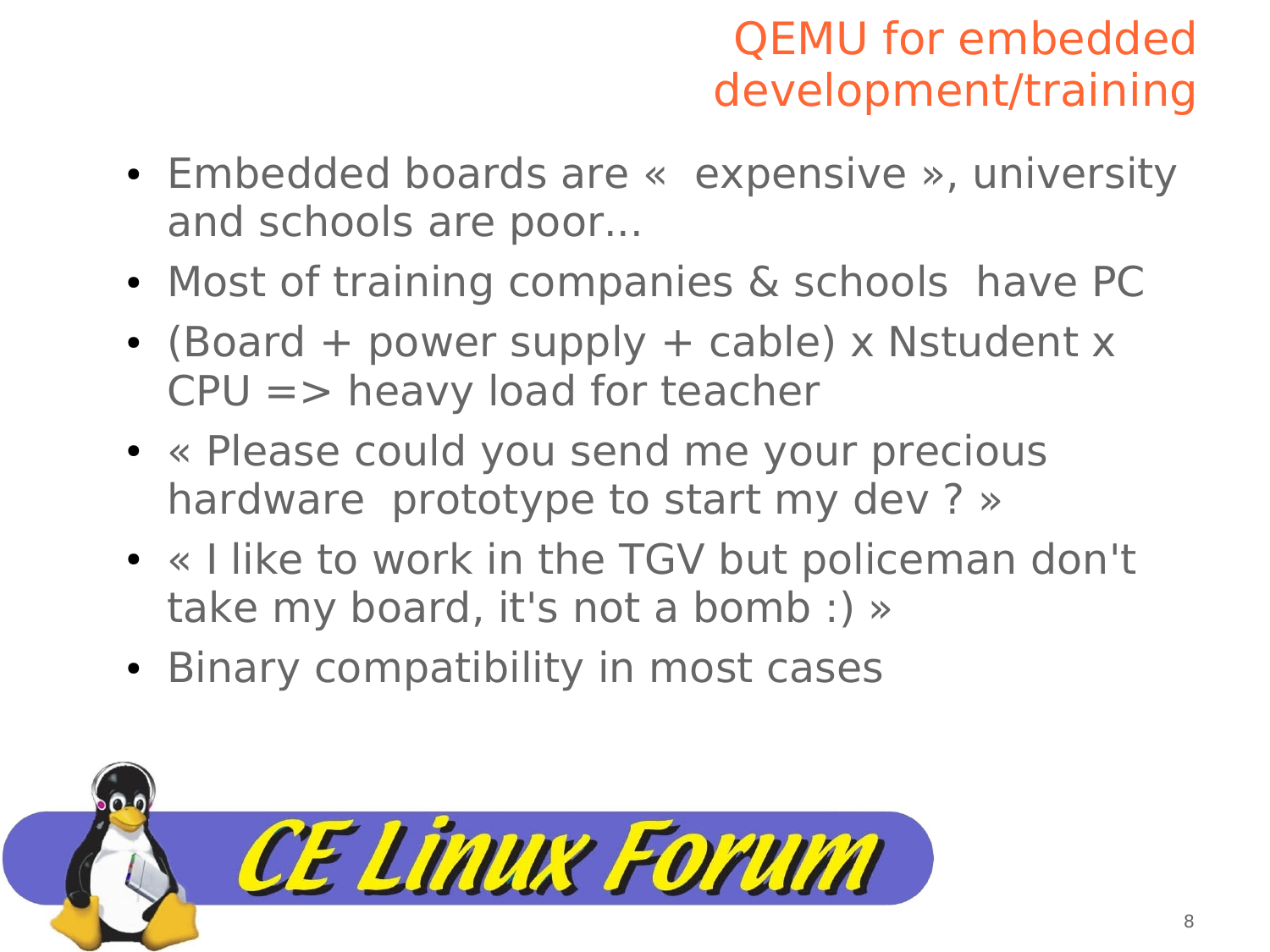## ARM9 emulation + embedded Linux

- Build a system with Buildroot, Open Embedded or home-made  $\Rightarrow$  1 kernel image  $+$  1 rootfs image
- Check-out emulated boards :
	- \$ qemu-system-arm -M ?
	- Supported machines are:

– ...

- integratorcp ARM Integrator/CP (ARM926EJ-S) (default)
- versatilepb ARM Versatile/PB (ARM926EJ-S)
- versatileab ARM Versatile/AB (ARM926EJ-S)

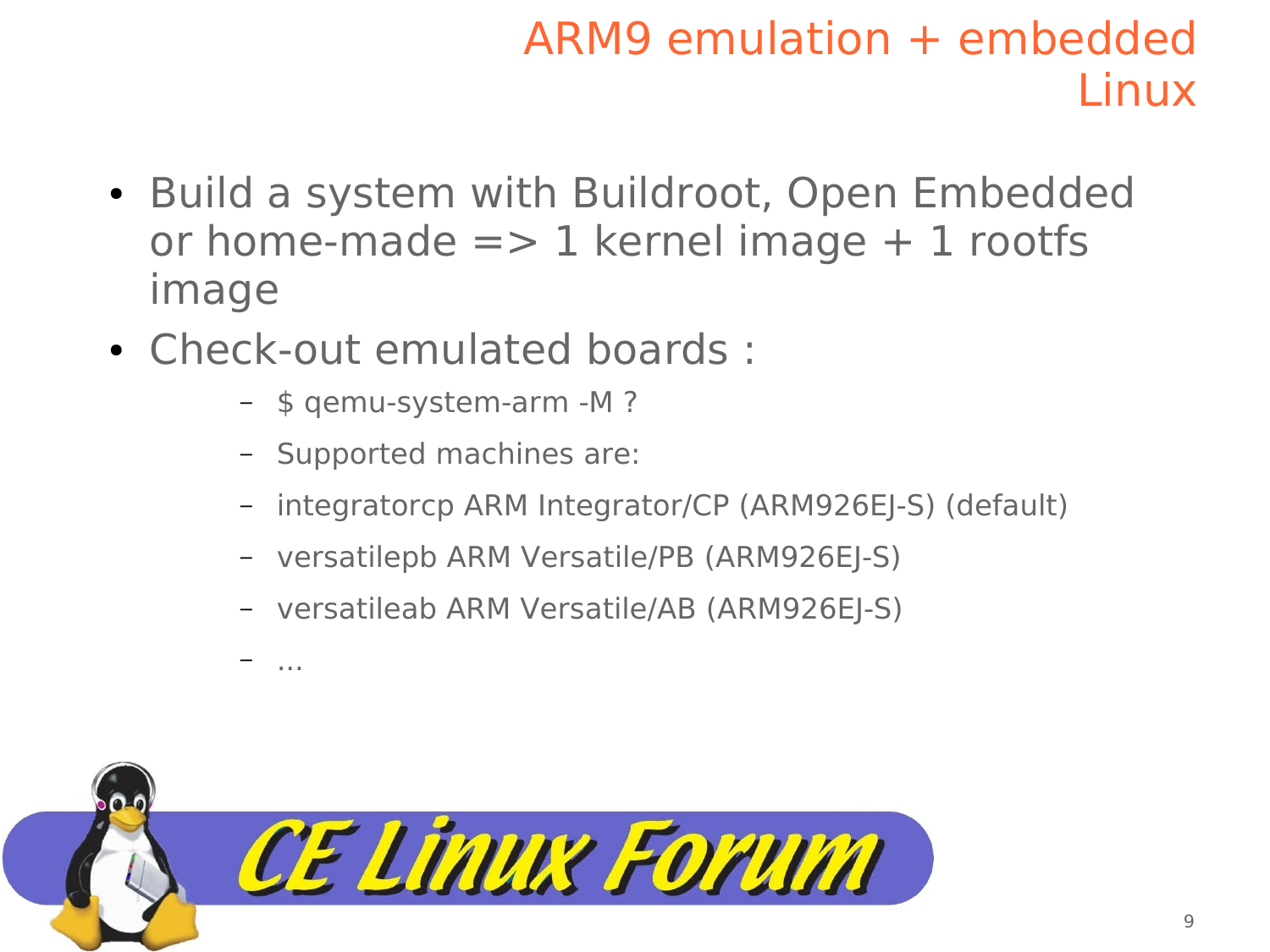## ARM9 emulation + embedded Linux, testing...

- Test with :
	- \$ qemu-system-arm -M versatilepb -m 16 **-kernel** kernel.img **-initrd** rootfs.gz
	- -M : emulated board
	- -m : allocation RAM in Mb
	- -kernel : kernel image (zImage)
	- -initrd : initrd image (CPIO + gz)
- Of course we can use INITRAMFS (rootfs in kernel image)
- Very FAST boot (< 1s with Core 2 Duo PC)

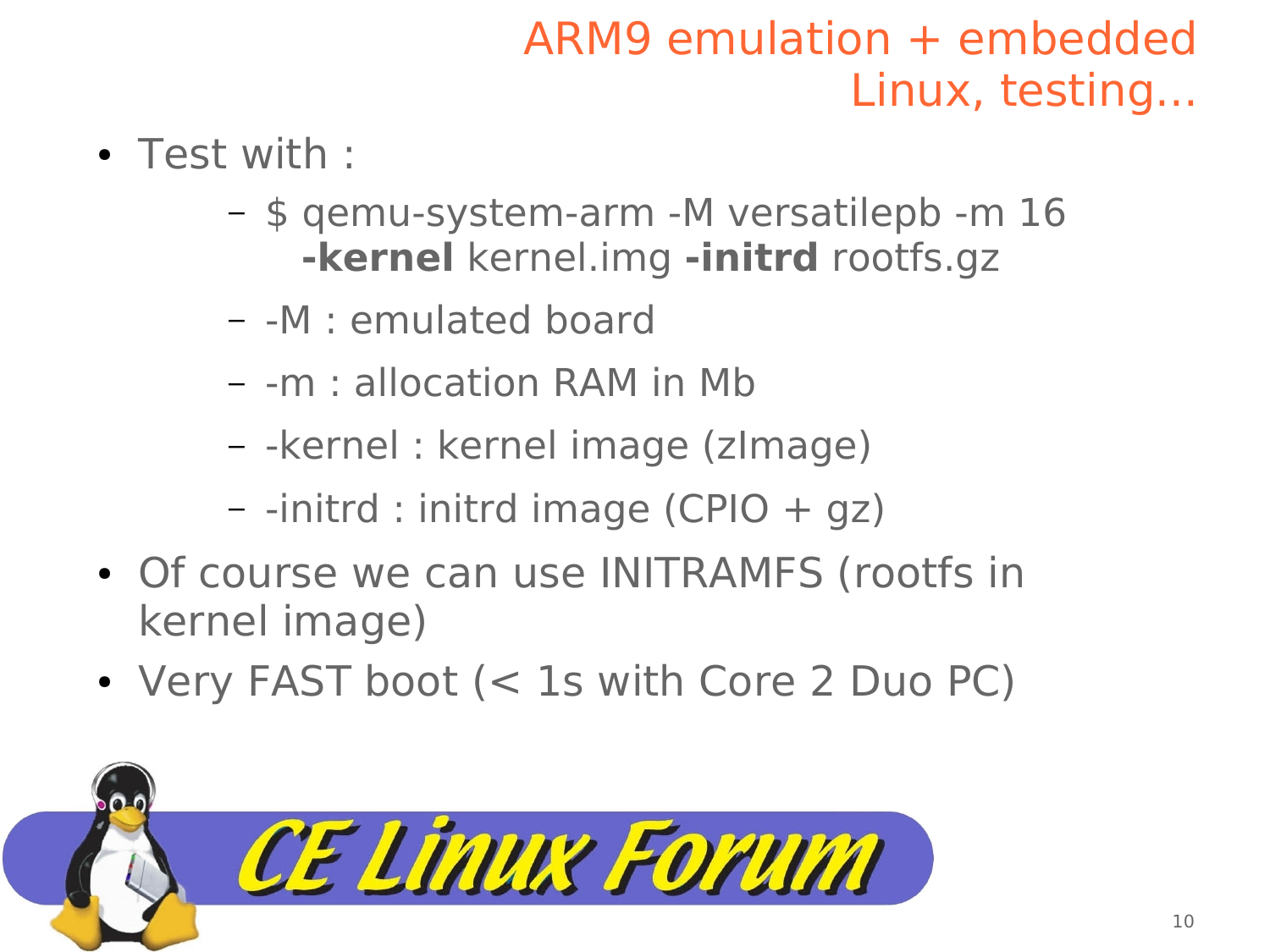## Hacking QEMU

- When do you need to hack QEMU
	- New CPU ?
	- New hardware controller ?
	- New/updated board support?
	- New network protocol ?
- Not so simple:
	- lack of internal documentation
	- Some « unstable » API
- But: large community including famous companies (Red Hat, IBM)

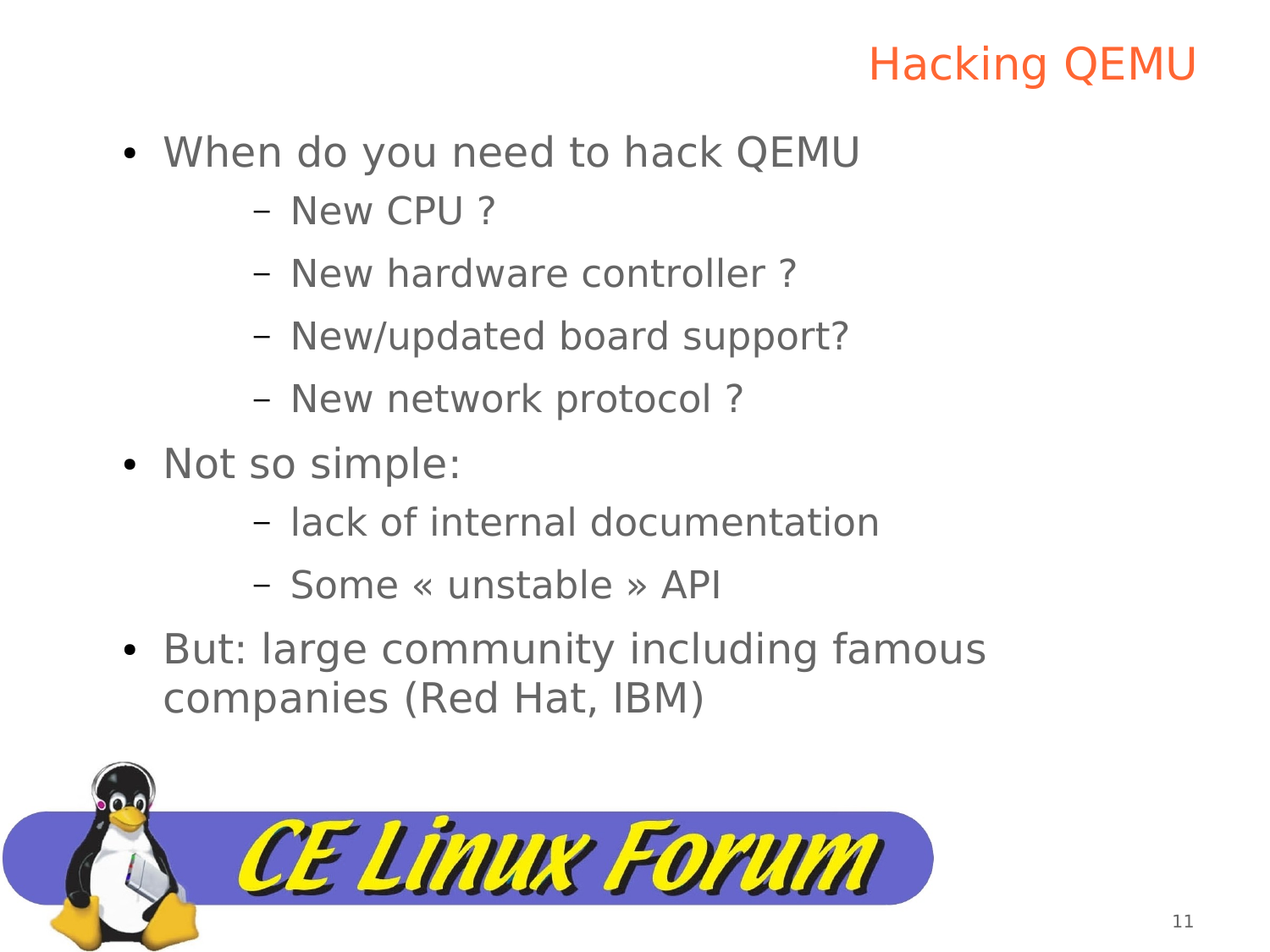## Use case (in real world)

- « Hey you, I have an old fashioned sofware running on obsolete hardware. Of course no sources available, could you help ? »
	- Text based software, binary only
	- Runs on very old PC (ISA, 4 Mb RAM) under C-DOS (Concurrent DOS, Digital Research)
	- ARCnet based (what's that ??)
		- **A**ttached **R**esource **C**omputer **NET**work
		- Designed by Datapoint Corp. In 1976
		- Linux kernel support for ISA and PCI adapter

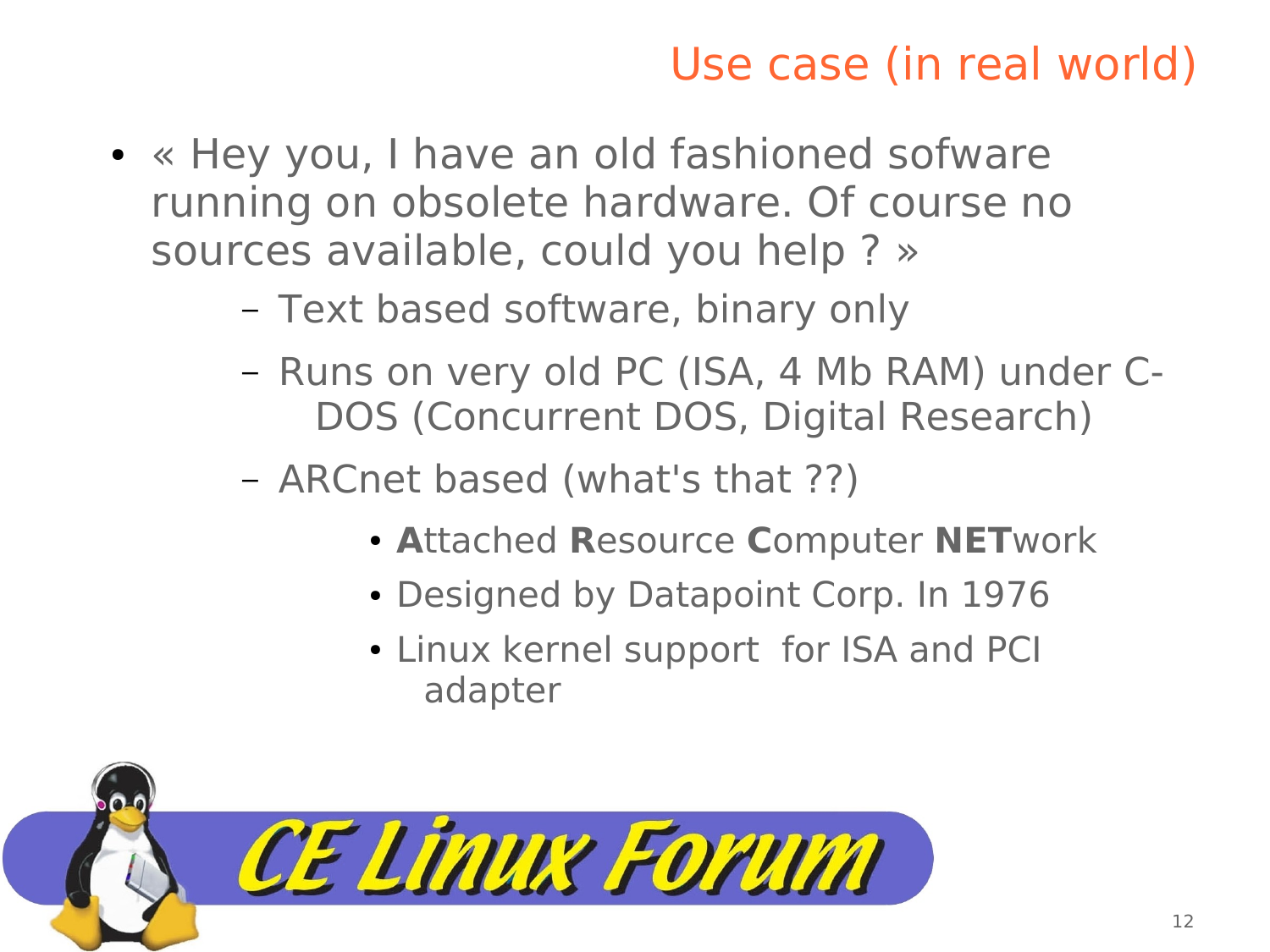### The QEMU answer

- Running C-DOS in QEMU inside Linux host
- Linux host includes PCI ARCnet adapter (SH-ARC PCI, still available)
- Adding ARCnet **ISA** adapter support to QEMU (90C65 chipset, no more available)
- Adding ARCnet raw socket support to QEMU
- ARCnet data from application sent by emulated ISA adapter to Linux host...which sends data to the ARCnet network...
- First test « Linux to Linux », then QEMU/CDOS with real application

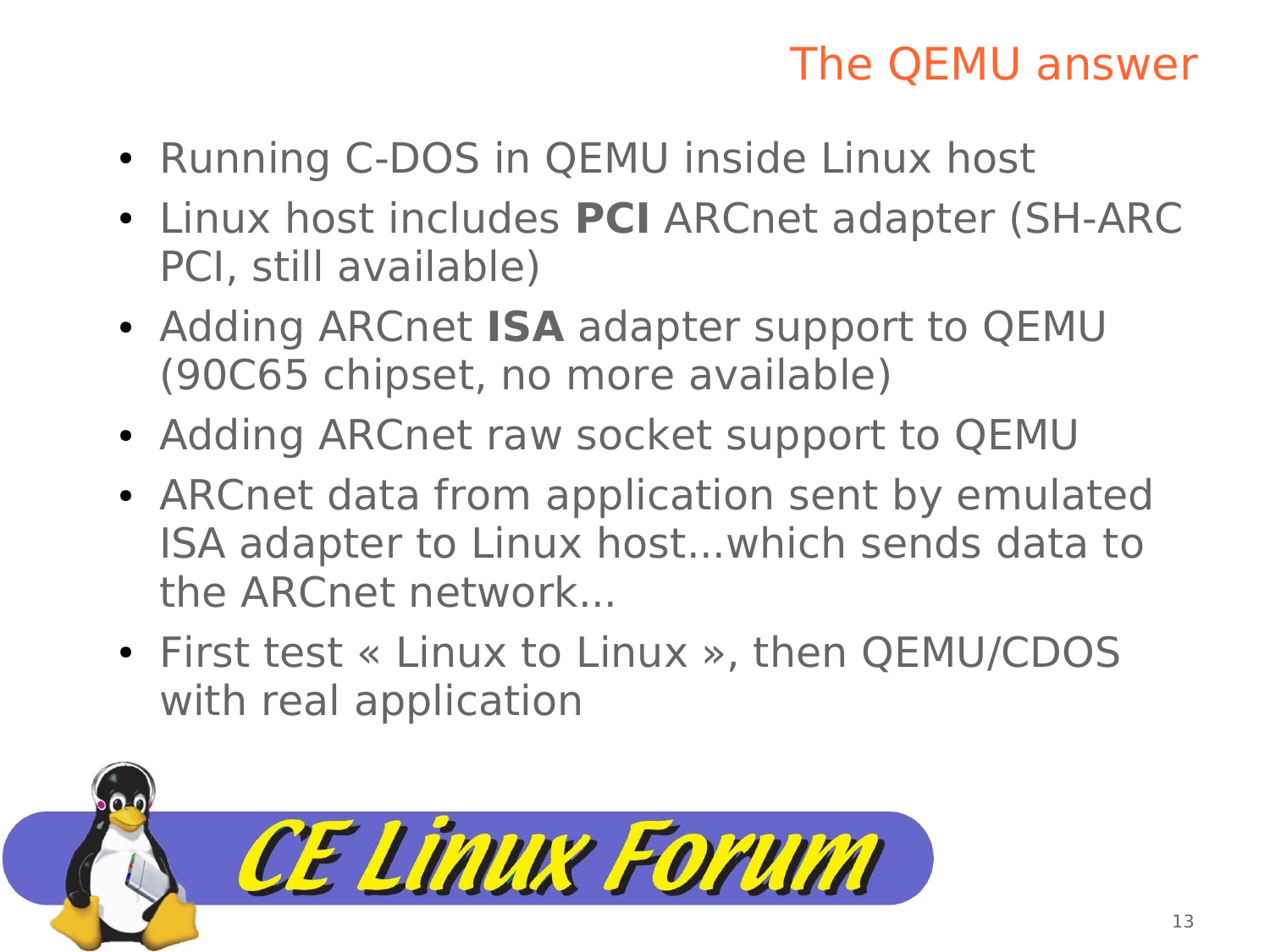### The QEMU answer, architecture



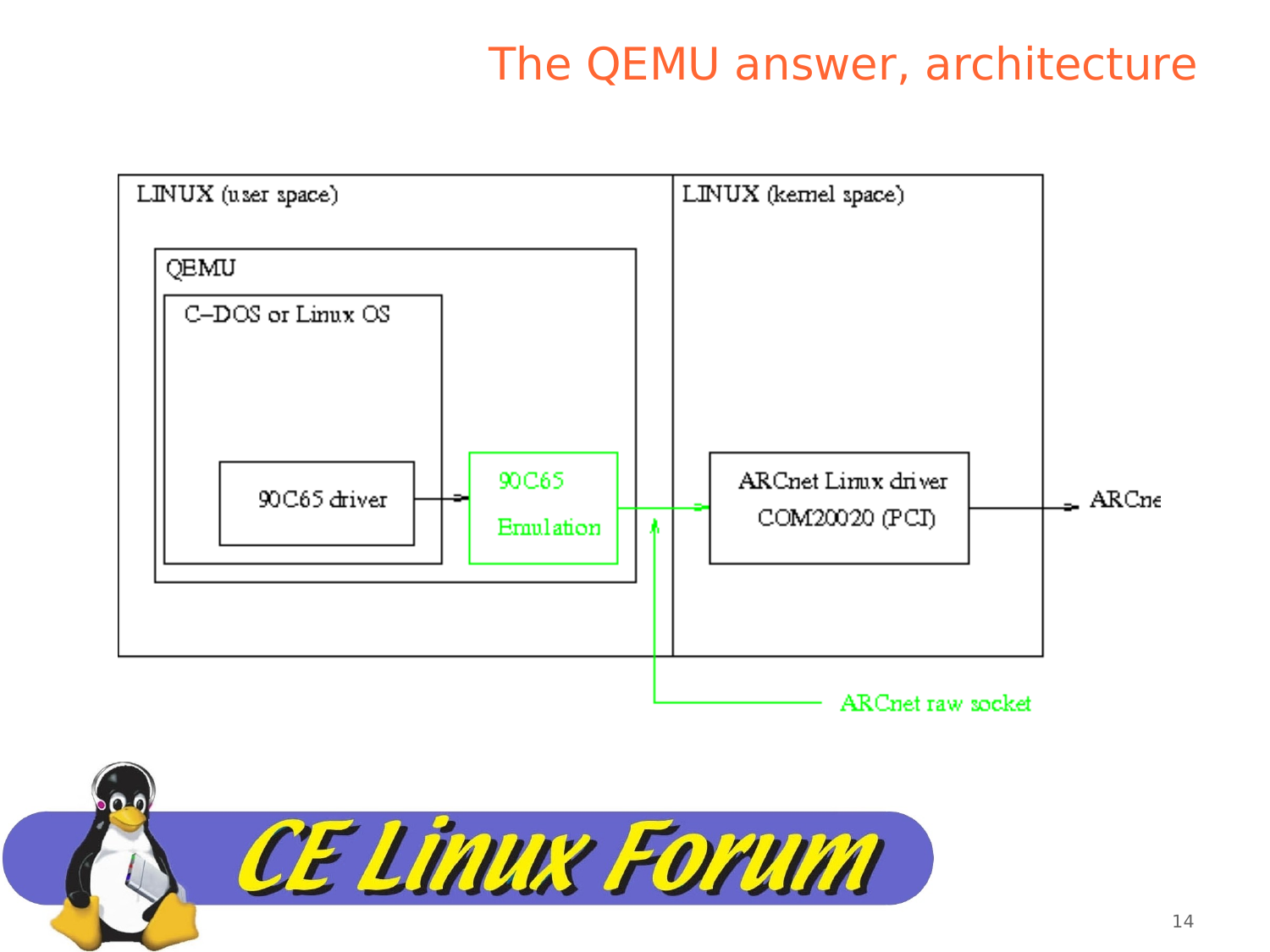## The « COUVERTURE » project

- Leaded by AdaCore, the GNAT Company
- New approach for software coverage in DO-178B environment
- Standard approach: embedded software IS instrumented, tested in « real » environment
- New approach: software is NOT instrumented, tested in instrumended virtual environment (QEMU)
- Open source solution
- $\bullet$  Already used by industry as internal projects  $\Rightarrow$ fast testing (cf: QEMU ARM9 on standard PC)

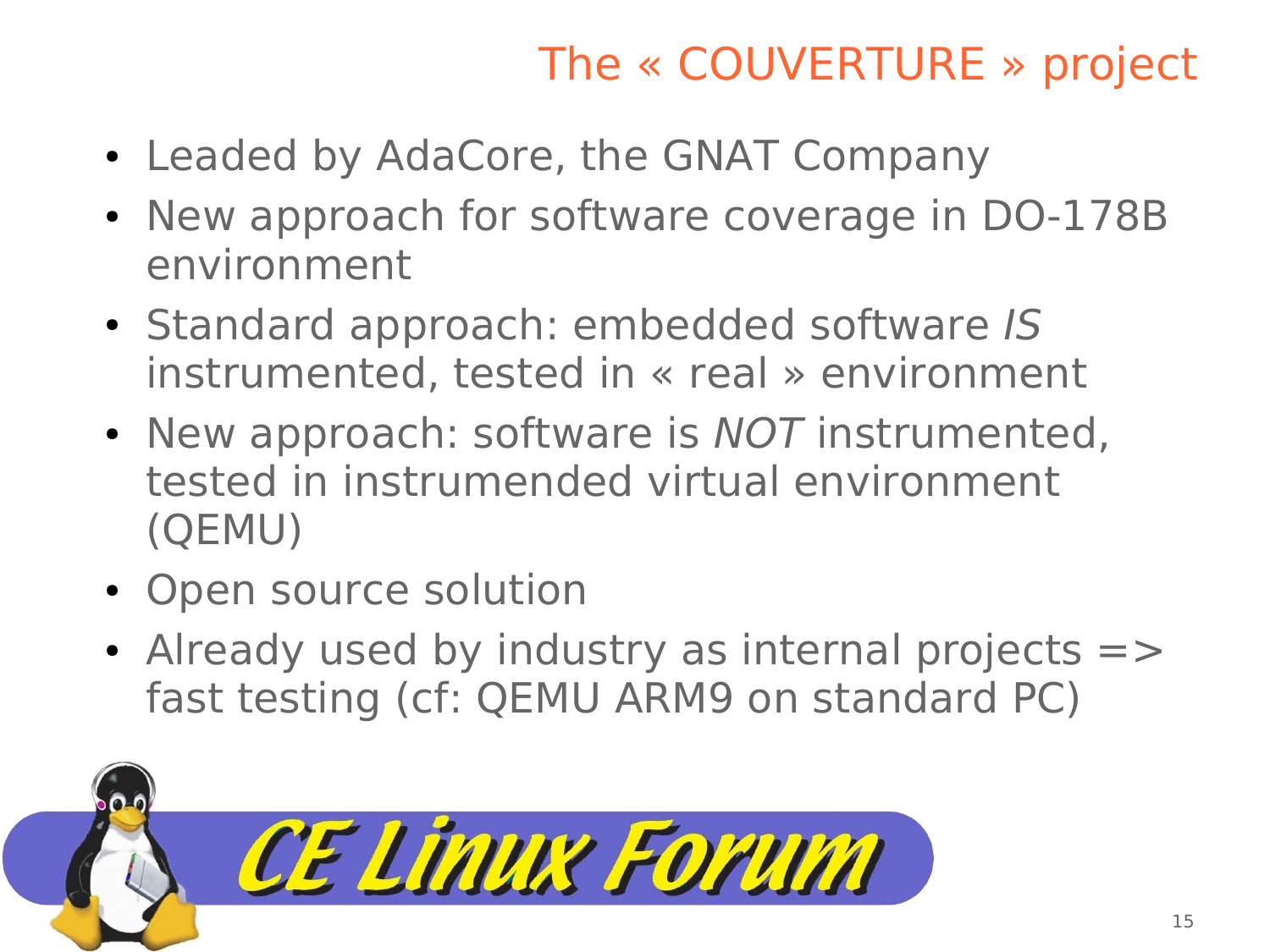#### Classical vs Virtualization

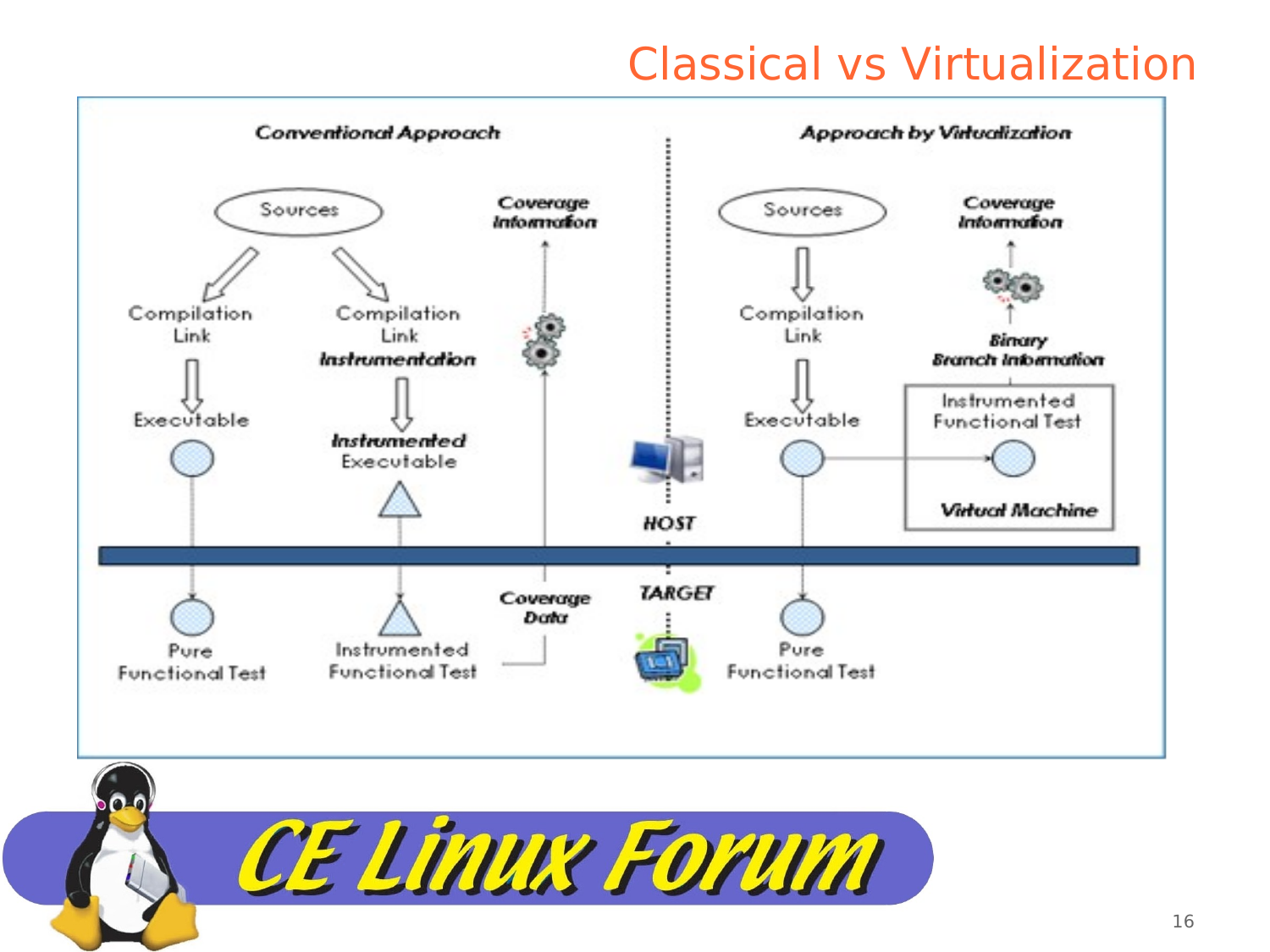## Testing program with **COUVERTURE**

- Build executable with the powerpc-elf GNAT toolchain, with special glue to let the program run into QEMU
- Run through instrumented QEMU to generate an execution trace,
- Use « xcov » coverage analyzer to generate user level relevant info, eg annotated sources, from one or more traces.
- Reference board is Wind River SBC8349E (support added to QEMU by OS4I)

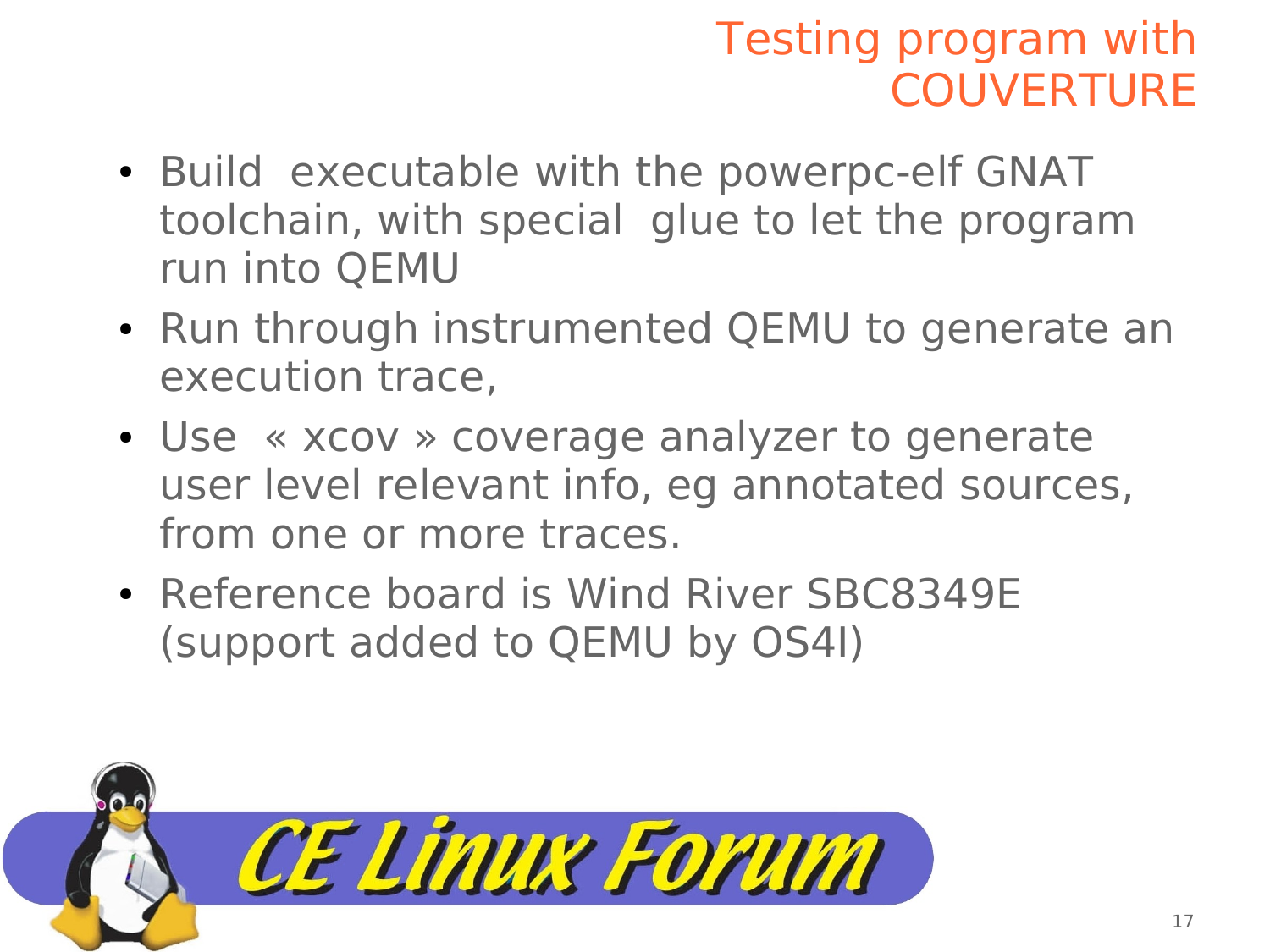#### Links

- http://www.os4i.com
- [http://www.qemu.org](http://www.qemu.org/)
- http://savannah.nongnu.org/projects/gemu
- [http://www.projet-couverture.com](http://www.projet-couverture.com/)